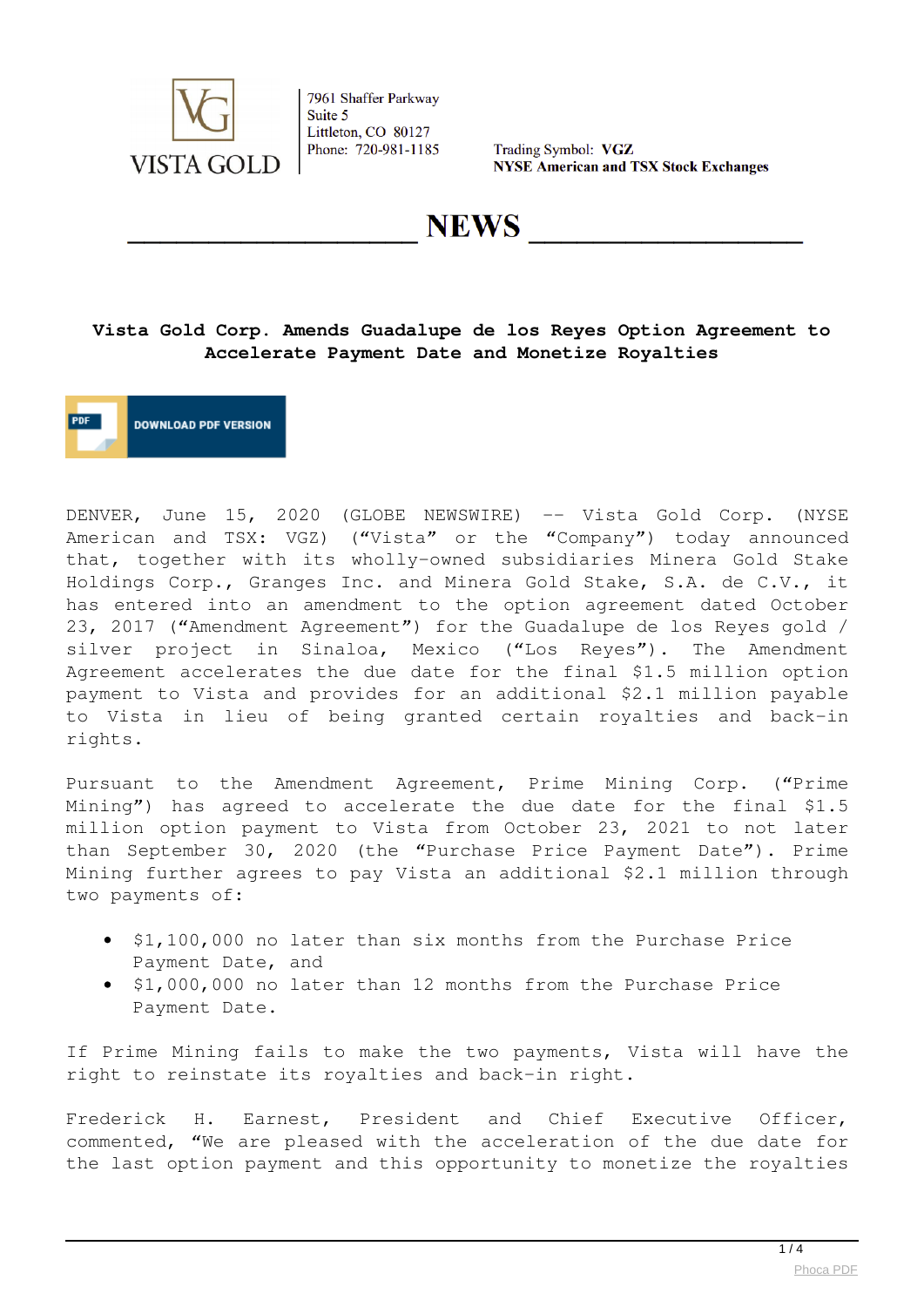

Trading Symbol: VGZ **NYSE American and TSX Stock Exchanges** 

## **NEWS**

## **Vista Gold Corp. Amends Guadalupe de los Reyes Option Agreement to Accelerate Payment Date and Monetize Royalties**

and back-in right at Los Reyes. In addition to cash proceeds of \$2.4 million from the recent Awak Mas transaction, Vista now has agreements in place to realize up to \$6.1 million over the next 16 months from Awak Mas and Los Reyes. Monetizing our non-core assets has generated working capital without significant dilution to our shareholders and retained greater leverage to the value of Mt Todd as we achieved important permitting milestones and improvements in the efficiency and economic potential of the project. We believe these achievements coupled with the improved gold price position Mt Todd as one of the most compelling development opportunities in the gold sector."

All dollar amounts in this press release are in U.S. dollars.

### **About Vista Gold Corp.**

The Company is a gold project developer. The Company's flagship asset is the Mt Todd gold project in Northern Territory, Australia. Mt Todd is the largest undeveloped gold project in Australia and if developed as presently designed, would potentially be Australia's  $6<sup>th</sup>$  largest gold producer on an annual basis.

For further information about Vista or the Mt Todd Gold Project, please contact Pamela Solly, Vice President of Investor Relations, at (720) 981-1185 or visit the Company's website at [www.vistagold.com](https://www.globenewswire.com/Tracker?data=WCSgZT-OOKCQDBTWKj3EZU9VzWc9z3ktCeF-fp3akrYNQ8vXSy7D858amtG36ZChx8cV9Enoqs8AJPrQJQYbVw==) to access important information, including the current Technical Report.

#### **Forward Looking Statements**

This press release contains forward-looking statements within the meaning of the U.S. Securities Act of 1933, as amended, and U.S. Securities Exchange Act of 1934, as amended, and forward-looking information within the meaning of Canadian securities laws. All statements, other than statements of historical facts, included in this press release that address activities, events or developments that we expect or anticipate will or may occur in the future,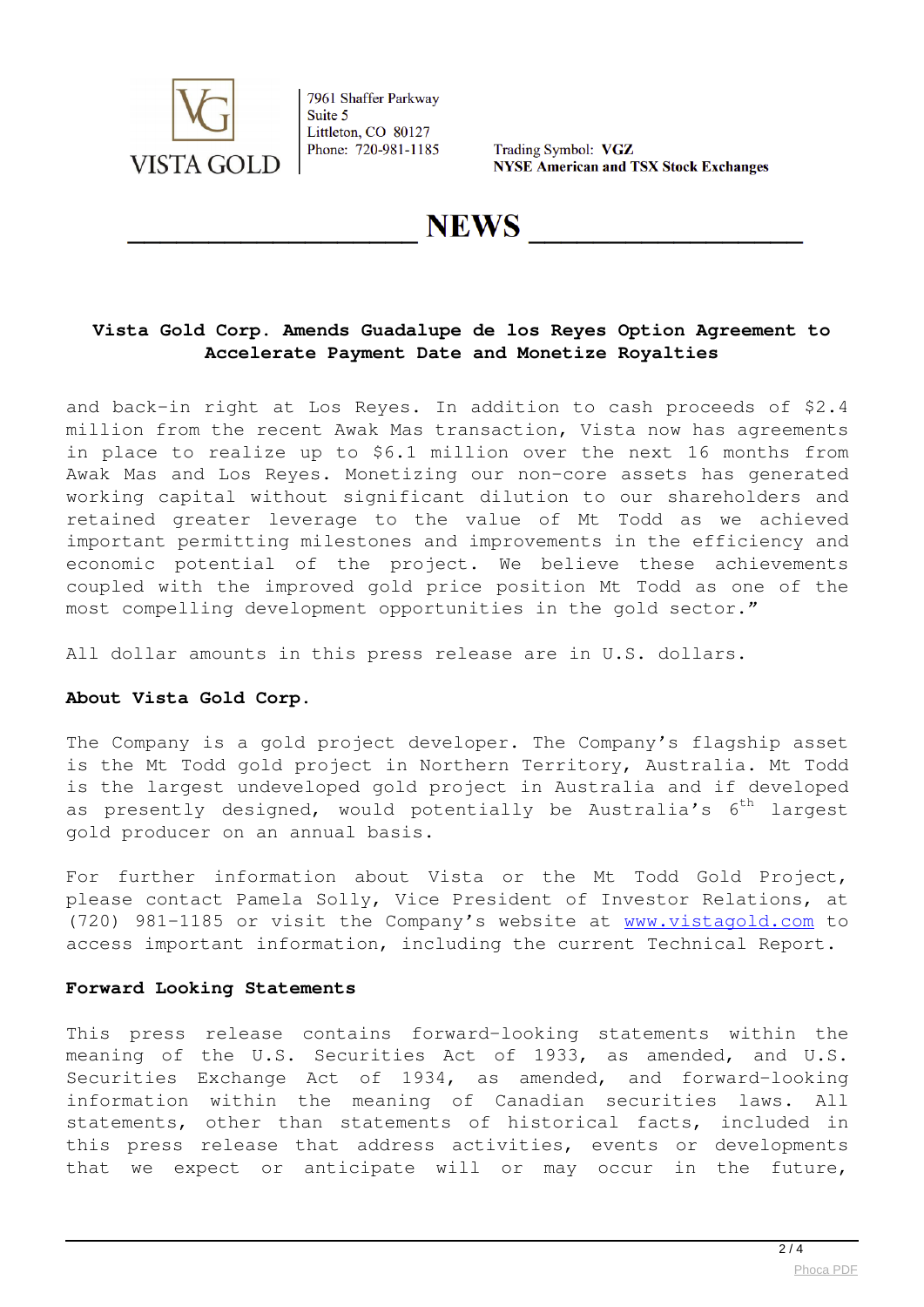

Trading Symbol: VGZ **NYSE American and TSX Stock Exchanges** 

## **NEWS**

## **Vista Gold Corp. Amends Guadalupe de los Reyes Option Agreement to Accelerate Payment Date and Monetize Royalties**

including such things as our expectation that we will receive \$1,500,000 no later than September 30, 2020, \$1,100,000 no later than six months from September 30, 2020, and \$1,000,000 no later than 12 months from September 30, 2020, our ongoing efforts to monetize noncore assets and seek development of Mt Todd to potentially be Australia's  $6^{th}$  largest gold producer and our belief that Mt Todd is one of the most compelling development opportunities in the gold sector are forward-looking statements and forward-looking information. The material factors and assumptions used to develop the forwardlooking statements and forward-looking information contained in this press release include the following: our discussions with Prime Mining, our reliance that Prime Mining will be able to raise funds to finance its business plans; our approved business plans, exploration and assay results, results of our test work for process area improvements, mineral resource and reserve estimates and results of preliminary economic assessments, prefeasibility studies and feasibility studies on our projects, if any, our experience with regulators, and positive changes to current economic conditions and the price of gold. When used in this press release, the words "optimistic," "potential," "indicate," "expect," "intend," "hopes," "believe," "may," "will," "if," "anticipate," and similar expressions are intended to identify forward-looking statements and forwardlooking information. These statements involve known and unknown risks, uncertainties and other factors which may cause the actual results, performance or achievements of the Company to be materially different from any future results, performance or achievements expressed or implied by such statements. Such factors include, among others, uncertainty of resource and reserve estimates, uncertainty as to the Company's future operating costs and ability to raise capital; risks relating to cost increases for capital and operating costs; risks of shortages and fluctuating costs of equipment or supplies; risks relating to fluctuations in the price of gold; the inherently hazardous nature of mining-related activities; potential effects on our operations of environmental regulations in the countries in which it operates; risks due to legal proceedings; risks relating to